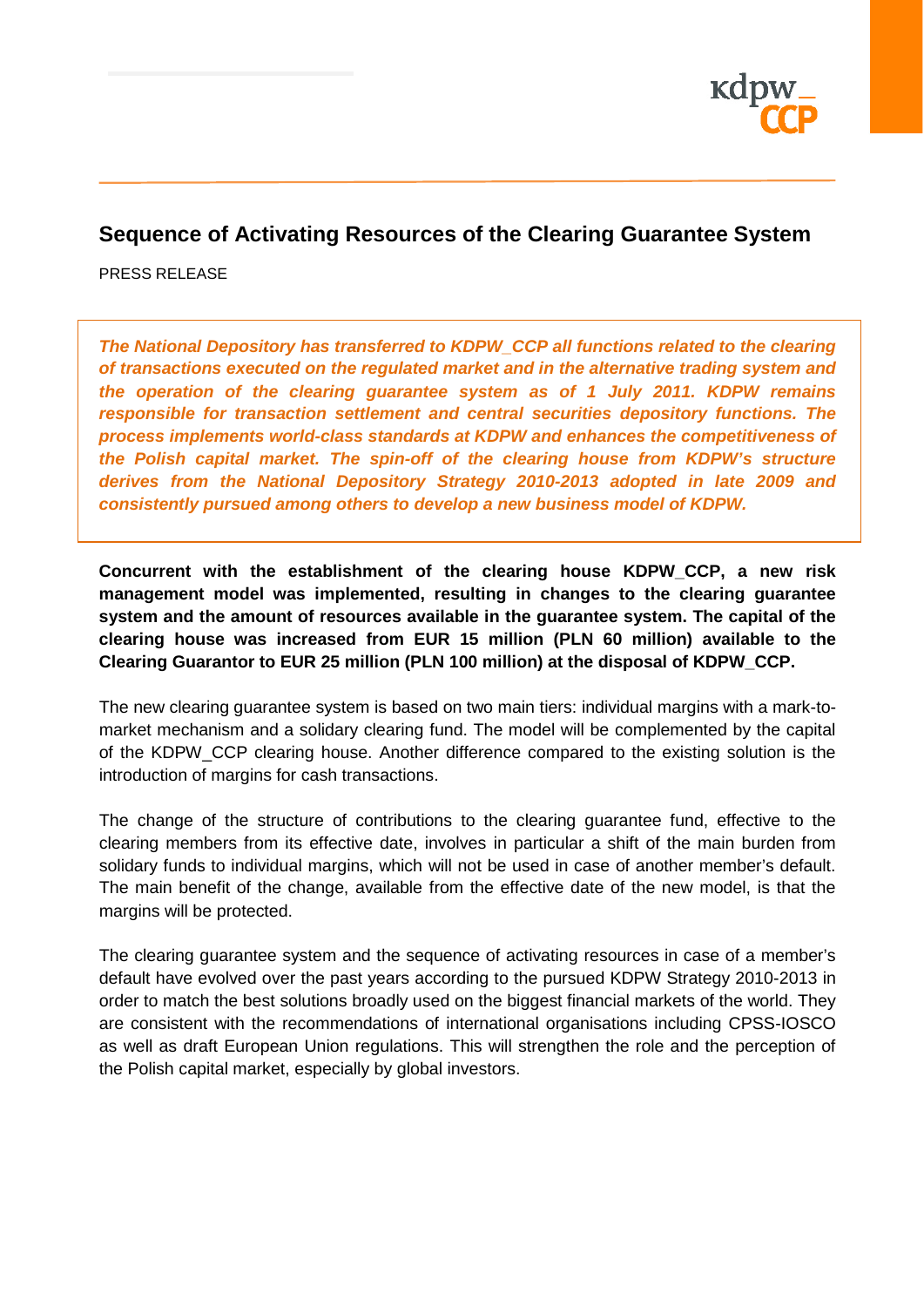### **Before the Clearing Guarantor**

Before the establishment of the Clearing Guarantor (which capped the maximum level of additional contributions to the clearing fund and added the Guarantor's capital to the guarantee system), the clearing guarantee system was based on margins (only for the derivative market) and the clearing fund.

The concern about the existing solution was that in case of a KDPW member's default, it would be difficult to evaluate potential contributions of the other members to the clearing fund necessary to cover all liabilities of the defaulting member. The model had an adverse impact on the risk profile of banks and brokers (KDPW members) used among others in ratings of financial institutions.

#### **1. Sequence of Activating Resources of the Clearing Guarantee System before Clearing Guarantor**



## **After the launch of the Clearing Guarantor (KDPW\_CLEARPOOL[1](#page-1-0) )**

The launch of the Clearing Guarantor KDPW\_CLEARPOOL in May 2010 was the first step towards a fully-fledged CCP according to the KDPW Strategy 2010-2013. Even before the CCP was established, the Clearing Guarantor ensured an function of the KDPW settlement guarantee system of key importance to members: a **cap of members' additional contributions to the clearing fund**. The cap was set at **110 percent of the member's basic contribution**.

<span id="page-1-0"></span><sup>1</sup> KDPW\_CLEARPOOL was renamed KDPW\_CCP in February 2011.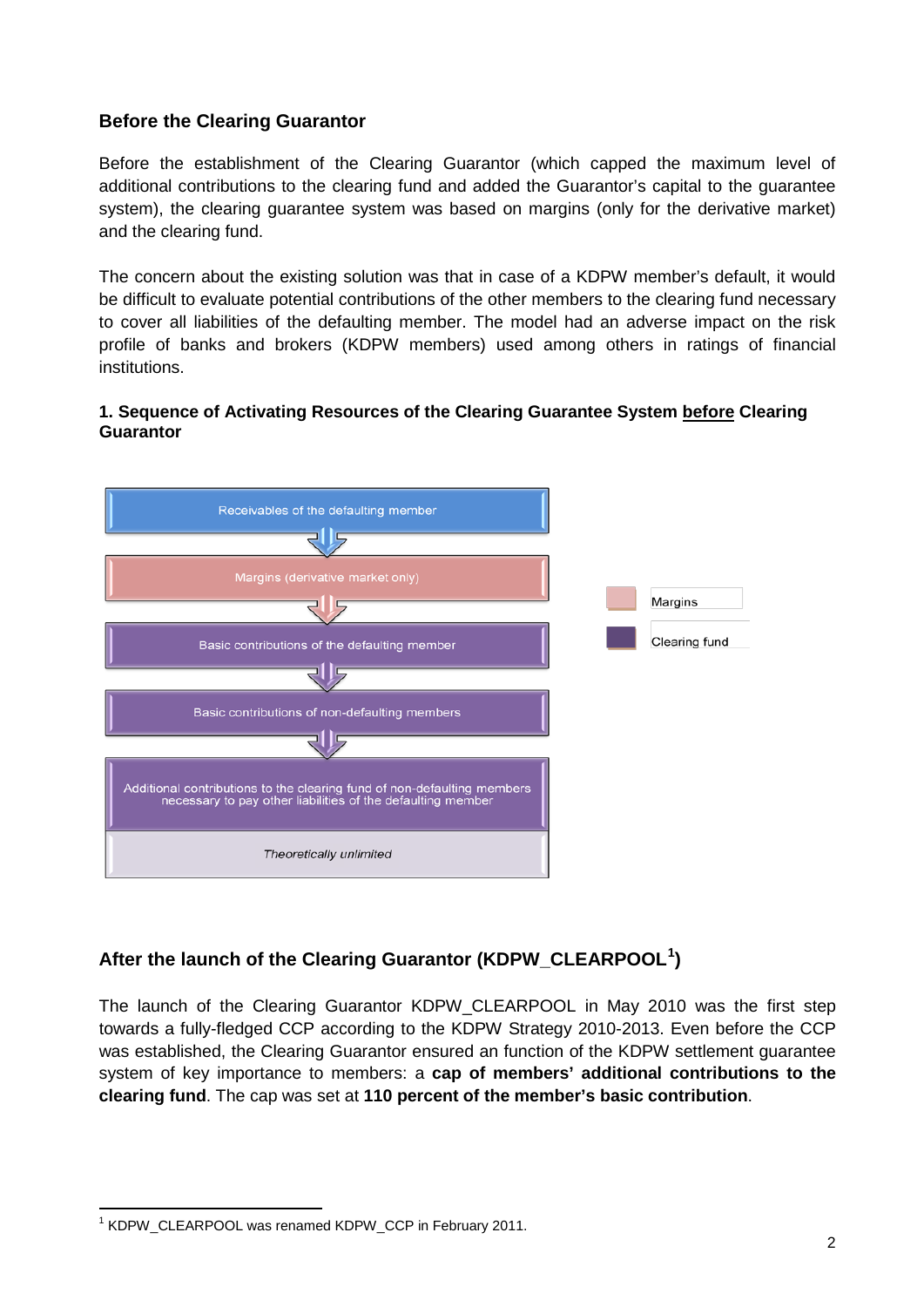The cap allowed members to assess the risks of participation in the clearing guarantee system. Previously, the risk was difficult to assess because members' potential additional contributions to the guarantee fund were not capped.

It was also important to market members that the system was equipped with additional tiers including the Guarantor's capital. KDPW\_CLEARPOOL was equipped with a **capital of EUR 15 million** (PLN 60 million), which could be used as part of the clearing guarantee system resources in case of a KDPW member's default.

## **2. Sequence of Activating Resources of the Clearing Guarantee System after the launch of the Clearing Guarantor**



## **The target model: KDPW\_CCP**

The clearing guarantee system changed with the launch of the KDPW\_CCP clearing house. The structure of the new system and the sequence of activating resources in case of a member's default are as follows:

- $\div$  receivables of the defaulting member:
- $\cdot$  margins contributed by the defaulting member;
- $\cdot$  basic contributions of the defaulting member to the clearing fund;
- $\cdot$  basic contributions of other members to the clearing fund;